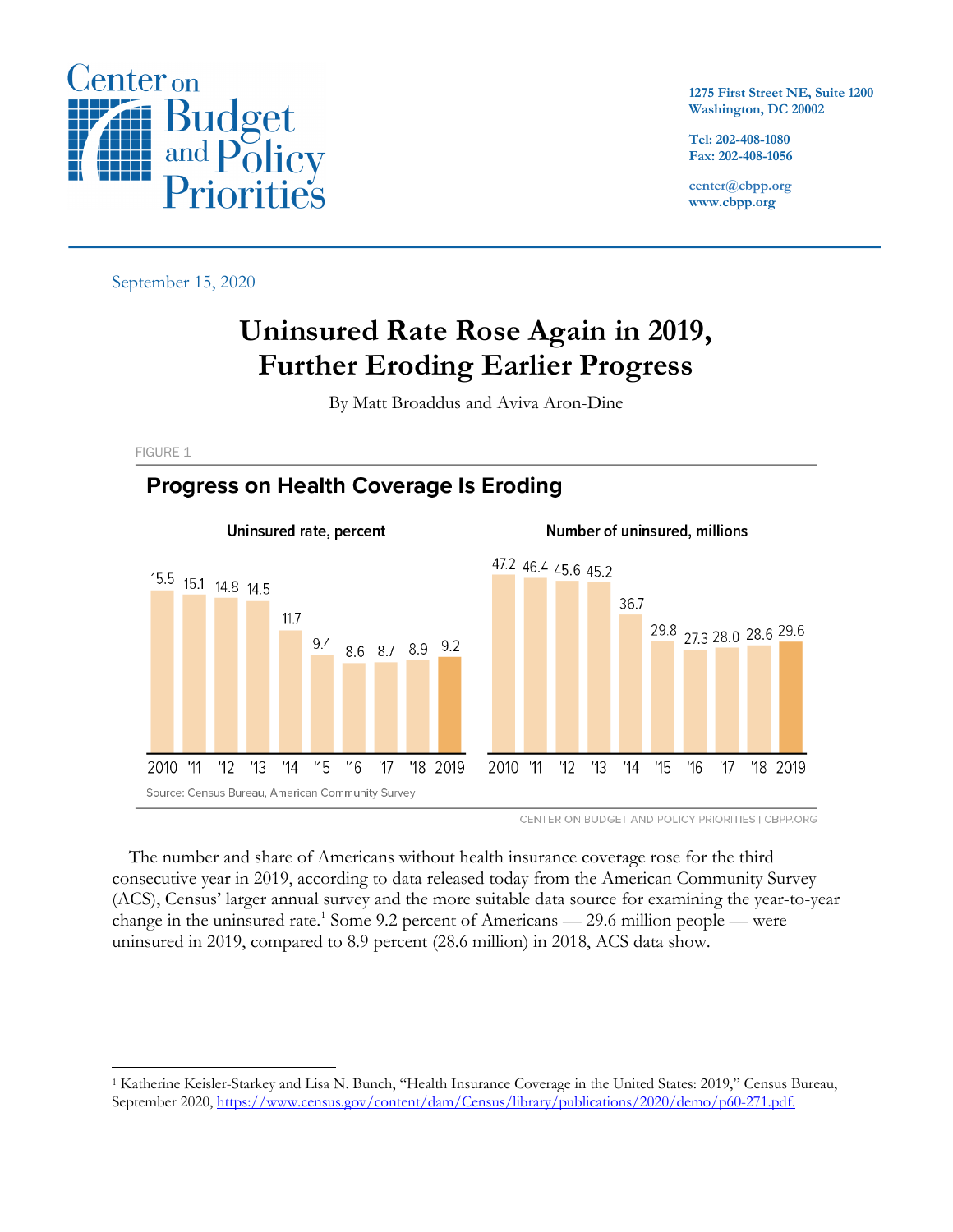Despite three years of strong economic growth and falling unemployment, 2019's uninsured rate was well above 2016's historic low of 8.6 percent, according to the ACS data.<sup>2</sup> (See Figure 1.) As a result, the nation entered the COVID-19 pandemic with some 2.3 million more people uninsured than in 2016, including over 700,000 children. This is likely due in substantial part to Trump Administration policies that depressed enrollment in Medicaid and marketplace coverage.

The Census Bureau today advised against using data from the other survey it released, the Current Population Survey (CPS), to look at health insurance changes for 2019.<sup>3</sup> While the ACS data were collected in 2019, prior to the pandemic, most of the CPS data were collected in March and April of this year. Reduced response rates, especially among lower-income people, appear to have distorted the results and likely explain why the CPS shows a drop in uninsured rates in 2019, while both the ACS and the Centers for Disease Control and Prevention's National Health Interview Survey (NHIS) show an increase. 4

#### Administration Policies a Likely Factor

The new Census data indicate that Administration policies have eroded a small but meaningful share of the historic gains in insurance coverage achieved under the Affordable Care Act (ACA). Coverage losses occurred during a period when — absent policy changes — uninsured rates would have been expected to remain stable or decline, given the significant drop in unemployment and several states' implementation of Medicaid expansion.

Among the policies likely contributing to rising uninsured rates:

• The Administration's harsh stance against immigrants — including changing how an individual's participation in Medicaid could affect their ability to become a lawful permanent resident or enter (or re-enter) the United States — have sowed fear and confusion among families that include immigrant members, likely lowering enrollment in public coverage programs and raising uninsured rates.<sup>5</sup> The new Census data show that Hispanic adults, Hispanic children, and children who were not born in the United States all experienced much larger-than-average increases in uninsured rates. The Hispanic uninsured rate rose in

https://www.cdc.gov/nchs/data/nhis/earlyrelease/EReval202005-508.pdf.

<sup>2</sup> The uninsured rate among only those people under age 65 has increased slightly more, from 10.0 percent in 2016 to 10.8 percent in 2019.

<sup>3</sup> CPS data for 2019 were collected in February through April 2020. Census noted the challenges of data collection during this time and the significantly higher non-response rate, especially among lower-income people, creating the potential for bias in the sample that would impact CPS results. Thus, the Census report published today stated, "[This report] primarily uses the ACS 1-year estimates to examine coverage for key population and to compare changes in coverage between 2018 and 2019. ACS 1-year estimates data were collected during 2019, and thus, data collection occurred before the COVID-19 pandemic."

<sup>4</sup> The NHIS shows that the uninsured rate rose to 10.3 percent in 2019 from 9.4 percent in 2018. While changes in the NHIS methodology could have affected the results, CDC's initial testing shows that even with these changes, the 2019 estimates of the uninsured rate for non-elderly adults can be compared to estimates from previous years. For the CDC's explanation of the 2019 NHIS questionnaire redesign, see

<sup>5</sup> Jennifer Haley *et al.,* "One in Five Adults in Immigrant Families with Children Reported Chilling Effects on Public Benefit Receipt in 2019," Urban Institute, June 18, 2020, https://www.urban.org/research/publication/one-five-adultsimmigrant-families-children-reported-chilling-effects-public-benefit-receipt-2019.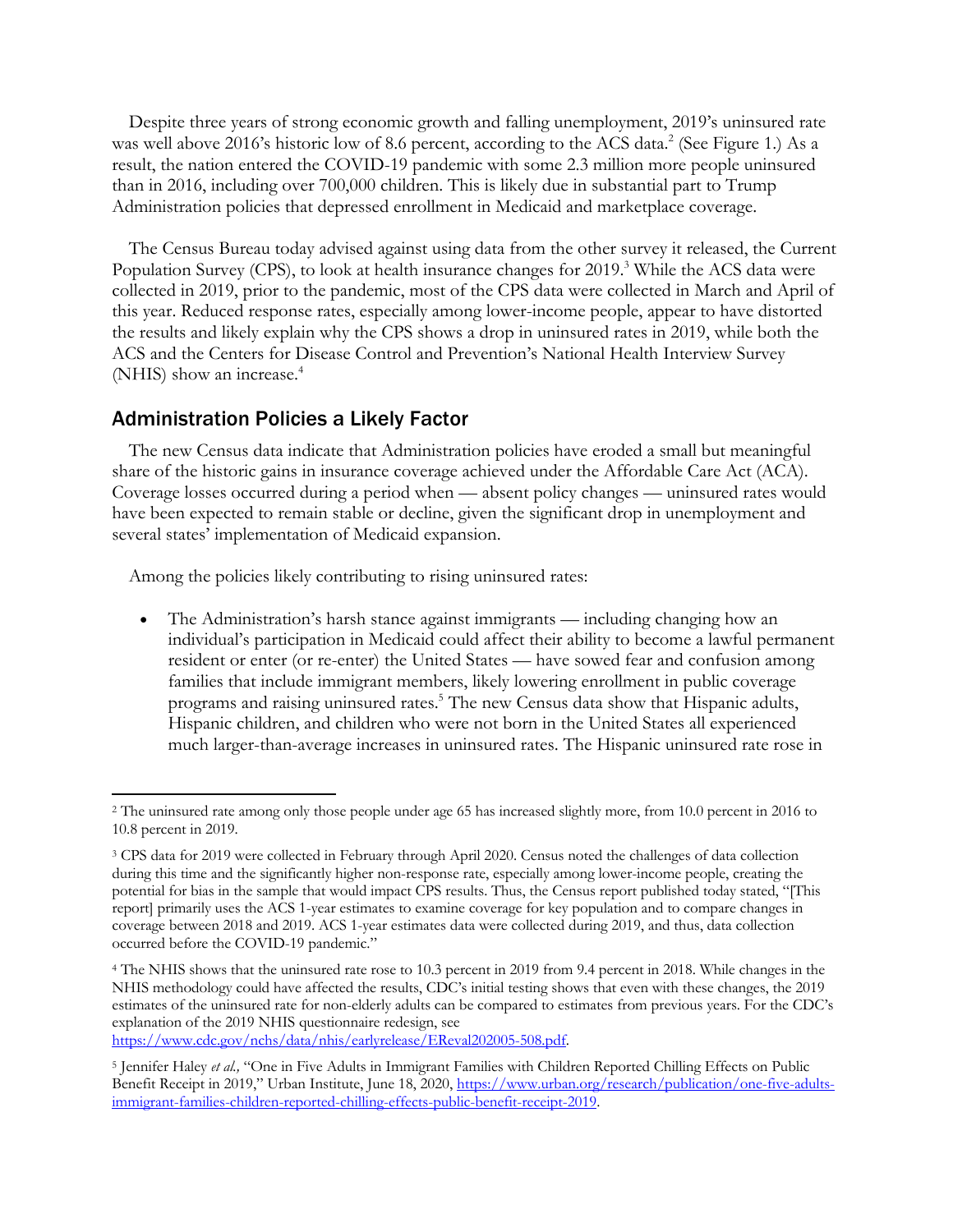2019 to 18.7 percent from 17.9 percent in 2018, the largest increase of any racial or ethnic group.

- The Administration's support for state policies that make it harder to enroll or stay enrolled in Medicaid, such as procedural barriers to getting and keeping Medicaid coverage, likely contributed to the significant enrollment declines among children and adults in 2018 and 2019.<sup>6</sup> Administrative data show that the number of people with Medicaid coverage fell by 2.4 million between December 2017 and December 2019. <sup>7</sup> Likewise, the ACS data show that the number of people with Medicaid fell in both 2018 and 2019.
- The President and Congress repealed the ACA's individual mandate (the requirement that most people have coverage or pay a penalty) effective in 2019. Repeal of the mandate likely contributed to the increase in uninsured rates for middle-income people evident in the Census data.
- Cuts to outreach and enrollment assistance and support have reduced enrollment in the ACA marketplaces below the levels expected if the Administration had maintained robust outreach programs. 8

<sup>6</sup> Matt Broaddus, "Research Note: Medicaid Enrollment Decline Among Adults and Children Too Large to Be Explained by Falling Unemployment," Center on Budget and Policy Priorities, July 17, 2019, https://www.cbpp.org/research/health/medicaid-enrollment-decline-among-adults-and-children-too-large-to-beexplained-by.

<sup>7</sup> Centers for Medicare & Medicaid Services, "Medicaid & CHIP Enrollment Data," https://www.medicaid.gov/medicaid/national-medicaid-chip-program-information/medicaid-chip-enrollmentdata/index.html.

<sup>8</sup> Centers for Medicare & Medicaid Services, "Trends in Subsidized and Unsubsidized Enrollment," August 12, 2019, https://www.cms.gov/CCIIO/Resources/Forms-Reports-and-Other-Resources/Downloads/Trends-Subsidized-Unsubsidized-Enrollment-BY17-18.pdf.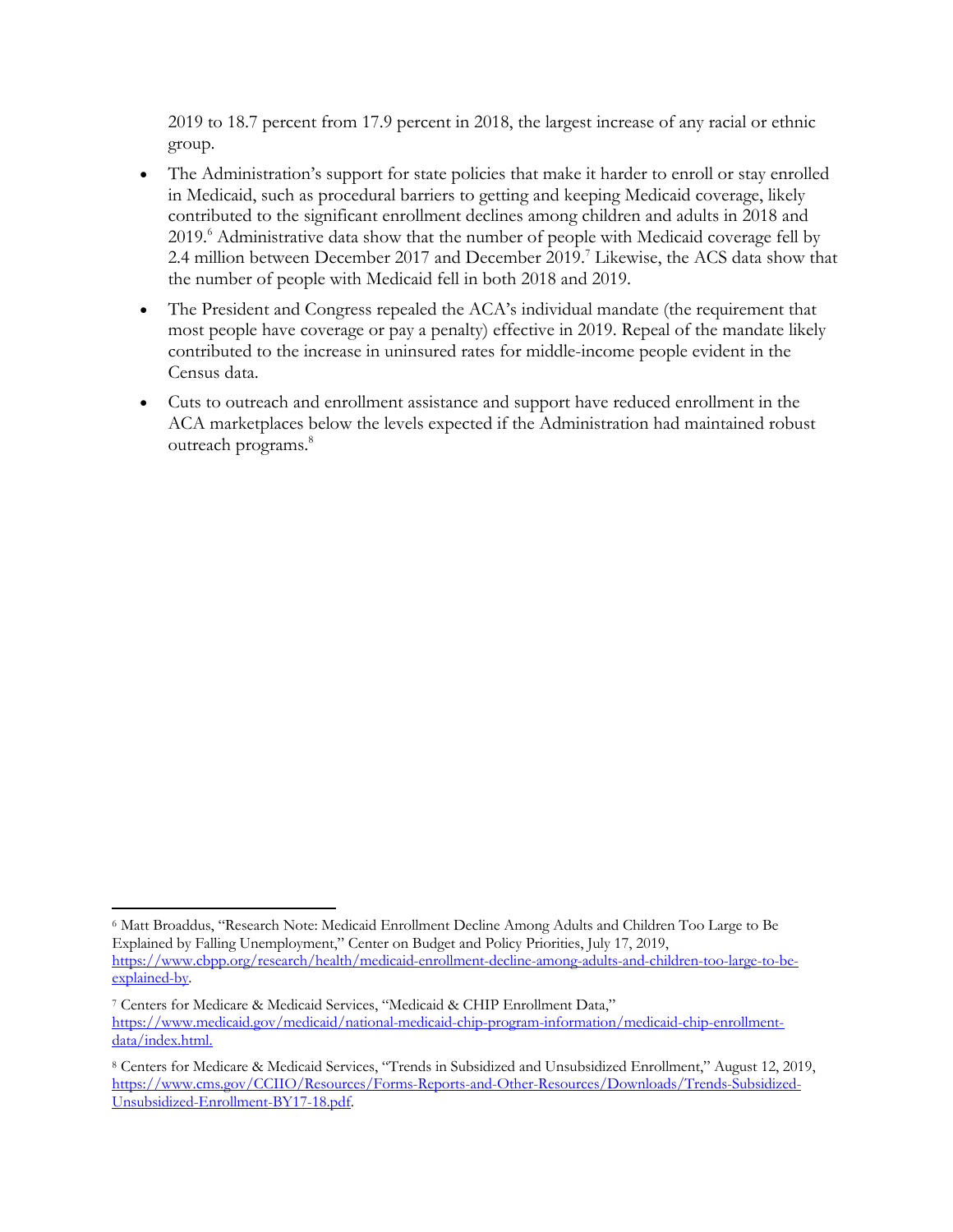#### Uninsured Rate Still Well Below Pre-ACA Levels

Despite the backsliding of the last few years, the uninsured rate remains well below pre-ACA levels. As Figure 1 shows, ACS data show that the uninsured rate plummeted from 15.5 percent in 2010 to 8.6 percent in 2016. Other data show that 2016's uninsured rate was the lowest since data collection began in 1963 — and that the drop as the ACA's major provisions took effect was the sharpest since the creation of Medicare and Medicaid.<sup>9</sup>

The health coverage gains under the ACA have been greatest in the 32 states (including the District of Columbia) that extended Medicaid to more low-income adults by January 2019, under the ACA's Medicaid expansion. (See Figure 2.) Had the uninsured rate fallen in *non*-expansion states as much since 2013 as it did in expansion states, 4.3 million fewer Americans would have been uninsured in 2019. 10

Maine and Virginia newly implemented

FIGURE 2

## **Expansion States Saw Larger Drop in Uninsured Rates**



CENTER ON BUDGET AND POLICY PRIORITIES | CBPP.ORG

Medicaid expansion in 2019. In Virginia, the uninsured rate fell to 7.9 percent in 2019 from 8.8 percent the previous year, the largest decrease of any state. In Maine, the uninsured rate remained stable in 2019 at 8.0 percent.

## Uninsured Rate Likely Headed Higher in 2020 Even Without Recession

The Census data unfortunately offer no insight about the impact of the COVID-19 recession on health coverage. While the uninsured rate will very likely rise due to the recession, the availability of Medicaid and marketplace coverage will mitigate the increase. Medicaid enrollment in 30 states with available data grew by 8.4 percent between February and July, and enrollment for adults covered through the ACA expansion grew by 12.9 percent across 18 states.<sup>11</sup> Extrapolated nationwide, these figures imply that Medicaid is covering some 6 million people who might otherwise have become uninsured, about 1.5 million of them through expansion. There is also some evidence of ACA

<sup>9</sup> Council of Economic Advisers, "2017 Economic Report of the President," December 15, 2016, https://obamawhitehouse.archives.gov/sites/default/files/docs/2017\_economic\_report\_of\_president.pdf.

<sup>10</sup> CBPP analysis using ACS data for 2013 through 2018. Medicaid expansion states are defined as states that had implemented the ACA Medicaid expansion to low-income adults by January 2018.

<sup>11</sup> Matt Broaddus, "Medicaid Enrollment Continues to Rise," Center on Budget and Policy Priorities, September 9, 2020, https://www.cbpp.org/blog/medicaid-enrollment-continues-to-rise.